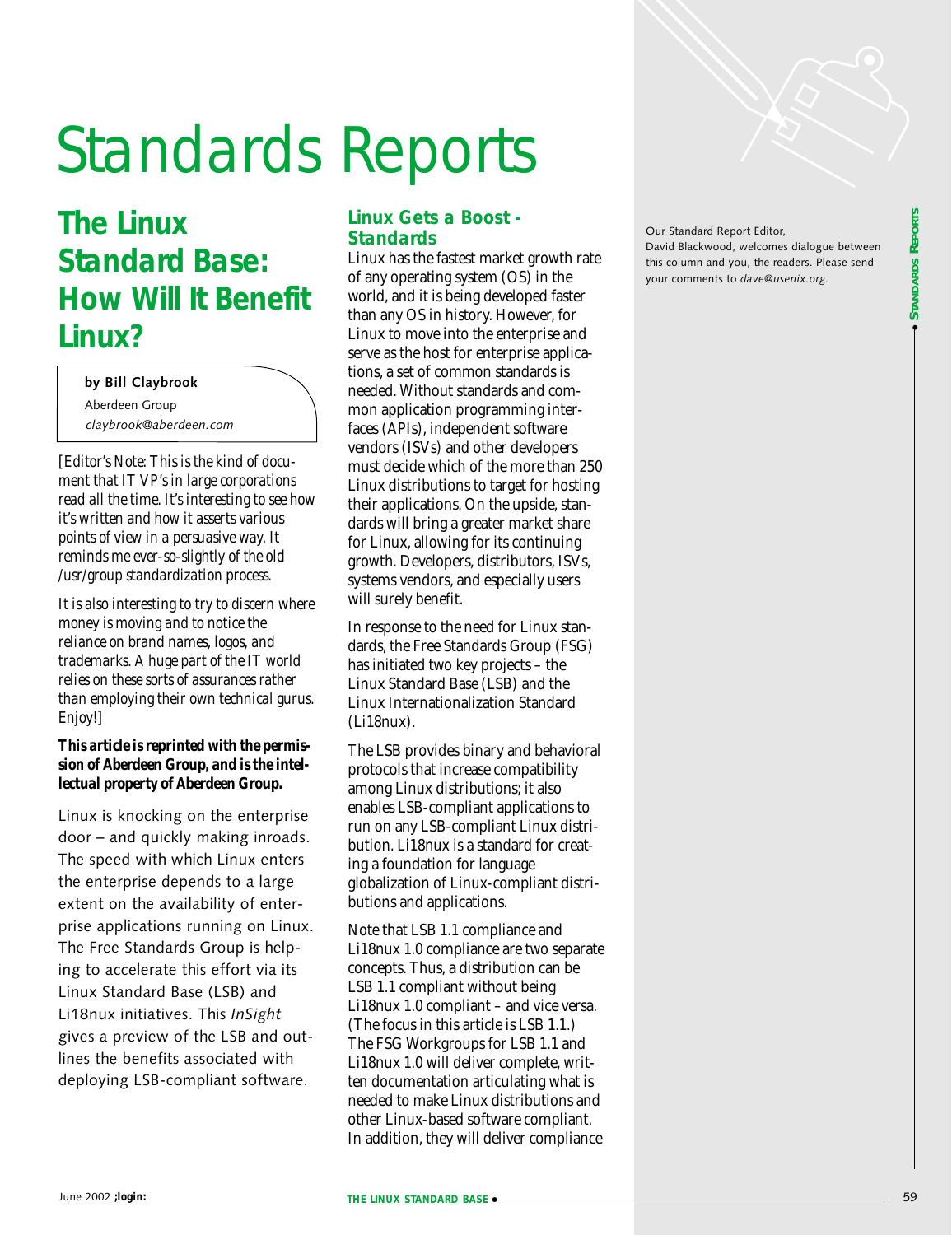test suites for each standard. For additional LSB and Li18nux information, see *http://www.freestandards.org*.

The FSG is an independent, non-profit organization dedicated to accelerating the use and acceptance of open source technologies through the development and promotion of standards. The FSG is backed by important industry leaders including Caldera, Compaq, Debian, Dell, Hewlett-Packard (HP), Hitachi, IBM, Intel, Oracle, Red Hat, Sun, SuSE, Turbolinux, and key members of the open source development community.

# **Motivation for Linux Standards**

For the past several years, ISVs have struggled with the task of porting their applications to multiple OS platforms including several Unix/RISC platforms. Porting efforts are often time-consuming and costly. Once a port is completed, the ISV must support it.

ISVs want access to as many markets as possible, but they do not want to repeat the Unix/RISC phenomena – making multiple ports to Linux. ISVs want to do a single port to Linux that will run on many Linux distributions. Red Hat is the largest Linux distributor by far, but other distributions find significant favor in many geographical sectors around the world. The LSB may be interpreted by some as a way to "level the playing field" for distributors, but the real significance of the LSB rests in making long-term enterprise Linux deployments possible.

#### **Linux Standard Base 1.1**

LSB 1.1 standardizes the core functionality of Linux and core/primary libraries. Figure 1 depicts how a Linux distribution will be viewed post-LSB 1.1. At the lowest level are the Linux kernel, drivers, and hardware (architecture) specific code. None of this code is directly affected by LSB 1.1. Above the Linux kernel is the LSB component. It

also contains some hardware-specific code. The LSB component is expected to grow over time with the addition of libraries, e.g., C++, but only those that are stable (subject to infrequent change) will be added to the LSB component.



*Figure 1: LSB View of Linux Distribution Source: Aberdeen Group, March 2002*

LSB 1.1 defines an Application Binary Interface (ABI), which is very similar to the POSIX.1 and POSIX.2 source specifications. The LSBís ABI defines the API for developers to program to, and it includes runtime definitions for binary compatibility.

Presently, an LSB-compliant Linux distribution must supply 15 specific libraries that define the ABIs. What LSB 1.1 does not define, applications must not use. For example, the vi (1) editor is not LSB-defined or LSB-compliant; therefore, it should not be called, via popen, by an application (popen is a

system call that opens a pipe to a process).

Outside the bounds of the Linux distribution, but with direct access to the LSB-specified ABI, are the development tool kit, commercial applications, etc. One of the features of compliant development tools is that they will restrict potential missteps in developing compliant applications.

Today, the GNU tool kit, which includes the gcc compiler, is the only tool kit that has been adopted for the development of compliant applications and middleware. In the future, however, other tool kits could be shown to be compatible for developing compliant applications.

Any software package or library that is not specifically included in the LSB 1.1 specification is considered to be outside the scope of the standard. Adding a nonconforming package to an otherwise conforming Linux distribution does not prevent the distribution from conforming, unless the package removes or replaces a conforming part of the distribution.

If an application developer goes outside the LSB ABI, there are special rules to follow. These rules may require the application developer to static-link modules or bundle them with the application to attain compliance.

# **LSB Certification**

The LSB certification program is currently under development; therefore, some of the information provided below may differ slightly from the final published details. LSB 1.1 specifies separate sets of compliance test suites for Linux distributions, Linux applications, and Linux build environments. The LSB Workgroup is responsible for developing the test suites and making them available.